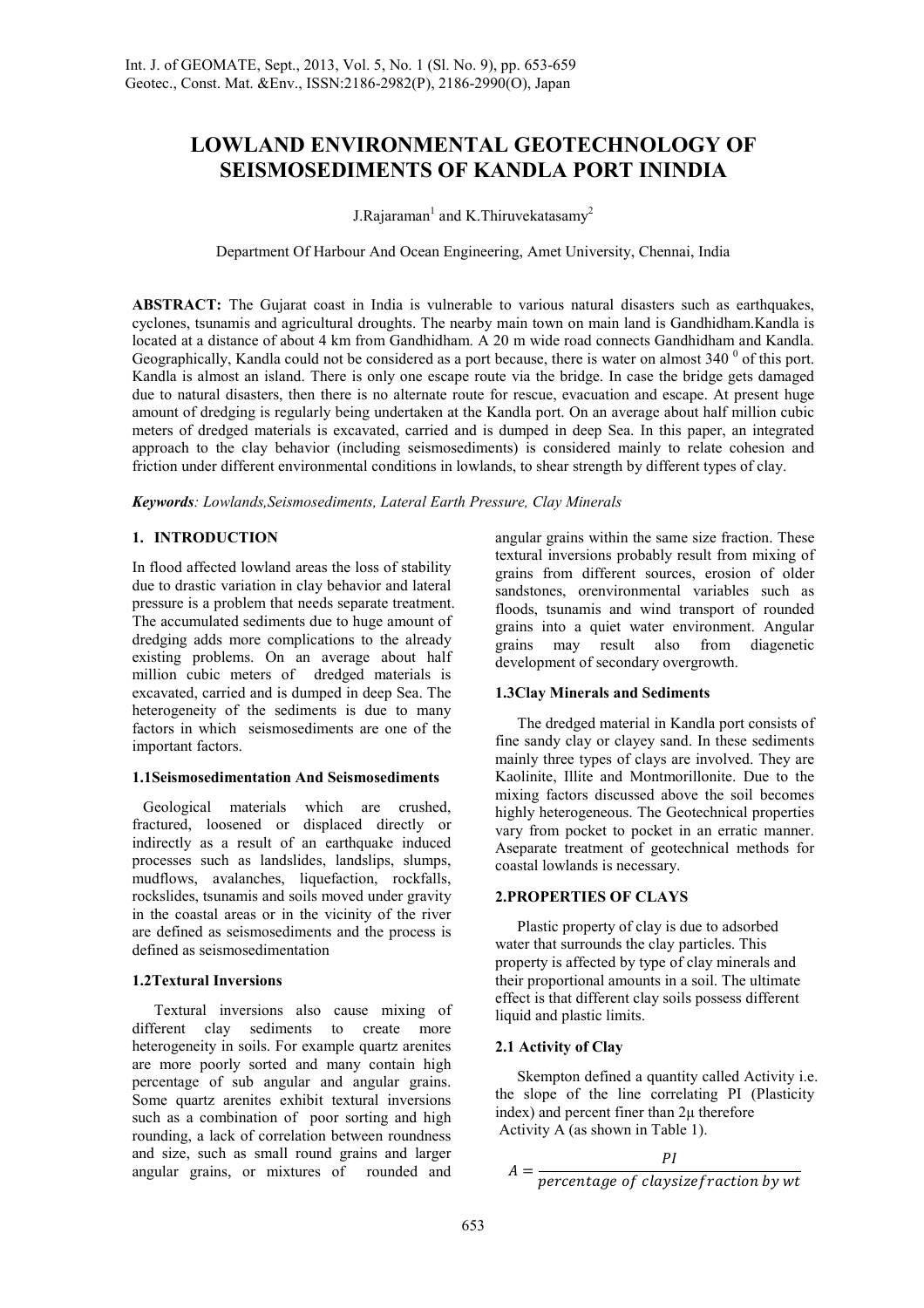Seed and others studied the plastic property of several artificially prepared mixtures of Bentonite and Kaolinite. The results are shown in figure 1 ared mixtures<br>Its are shown ir<br>Clay Minerals.

Table1 Activity (A) of Clay Minerals

| Mineral           | Activity(A) |  |
|-------------------|-------------|--|
| <b>Smectites</b>  |             |  |
| (Montmorillonite) | $1 - 7$     |  |
| Illite            | $0.5 - 1$   |  |
| Kaolinite         | 0.5         |  |



Fig.1 Relationship between plasticity index and clay size fraction by weight for kaolinite/ bentonite clay mixtures [1]

#### **2.2 Clay Minerals and Angle of Internal Friction φ**

For normally consolidated clays cohesion  $C =$ 0. The equation of the Mohr – – Coulomb failure envelope is given by  $S = \sigma'$  tan  $\varphi$ . Where  $\varphi$  is angle of internal friction and S is shear strength.Then

$$
\sin \varphi = \frac{\sigma_1' - \sigma_3'}{\sigma_1' + \sigma_3'} \quad (1)
$$

The modified forms of Mohr's failure envelope for pure clay minerals are shown in the figure 2. In a consolidated drained test the total stress is equal to the effective stress, since the excess pore water pressure is zero. At failure, the maximum effective principal stress is  $\sigma_1' = \sigma_1 = \sigma_3 + \Delta \sigma_f$ , where  $\Delta \sigma_f$ , isthe deviator stress at failure. The minimumeffective principalstress is  $\sigma' = \sigma^3$ The modified form of Mohr's failure envelope of pure clay minerals and quartz with typical values of  $\varphi$  is grouped as inTable 2.



Fig 2Friction angle variation with minerals/quartz [2]

Table2 Variation of  $\boldsymbol{\varphi}$  with types of clay minerals/quartz

| Sl No | Minerals        | Types | Values    |
|-------|-----------------|-------|-----------|
| 1.    | ClayMinerals    |       |           |
|       | Montmorillonite | Typel | 25-30     |
|       | Illite          | Type2 | $30 - 35$ |
|       | Kaolinite       | Type3 | 35-40     |
| 2.    | Ouartz          | Type4 | 40-45     |
|       |                 |       |           |

#### **2.3 The Random Nature of Clay**

Kaolinite and Illite have nonexpansive lattices whilst that of Montmorillonite is expansive. There is no particular value of plastic limit that is characteristic of an individual clay mineral type. Similarly there is no single liquid limit which ischaracteristic of a particular clay mineral. The liquid limits for Illites fall in the range of  $60 -$ 90 % whilst those forKaolites vary from 30 -75%. The presence of 10% Montmorillonite in an Illitic or Kaolinitic clay can cause a substantial increase in their liquid limits. The plasticity indices of Na and Li Montmorillonite clays have exceedingly high values, ranging between 300 to 600 %. TheMohr-Coulomb envelope only indicates an ultimate shear strength value. It is the final compromised state of equilibrium of many random variables. ohr-Coulomb envelope only indicates an<br>te shear strength value. It is the final<br>omised state of equilibrium of many random<br>les.<br>**TRESS PATH AND LATERAL EARTH**<br>**SURE**<br>nsider a normally consolidated clay<br>nen subjected to a c

#### **3. STRESS PATH AND LATERAL EARTH PRESSURE**

Consider a normally consolidated clay specimen subjected to a consolidated drained triaxial test Fig.3 (a). At any time during the test, the stress condition in the specimen can be triaxial test Fig.3 (a). At any time during the test, the stress condition in the specimen can be represented by Mohr's circle as shown in Fig.3(b).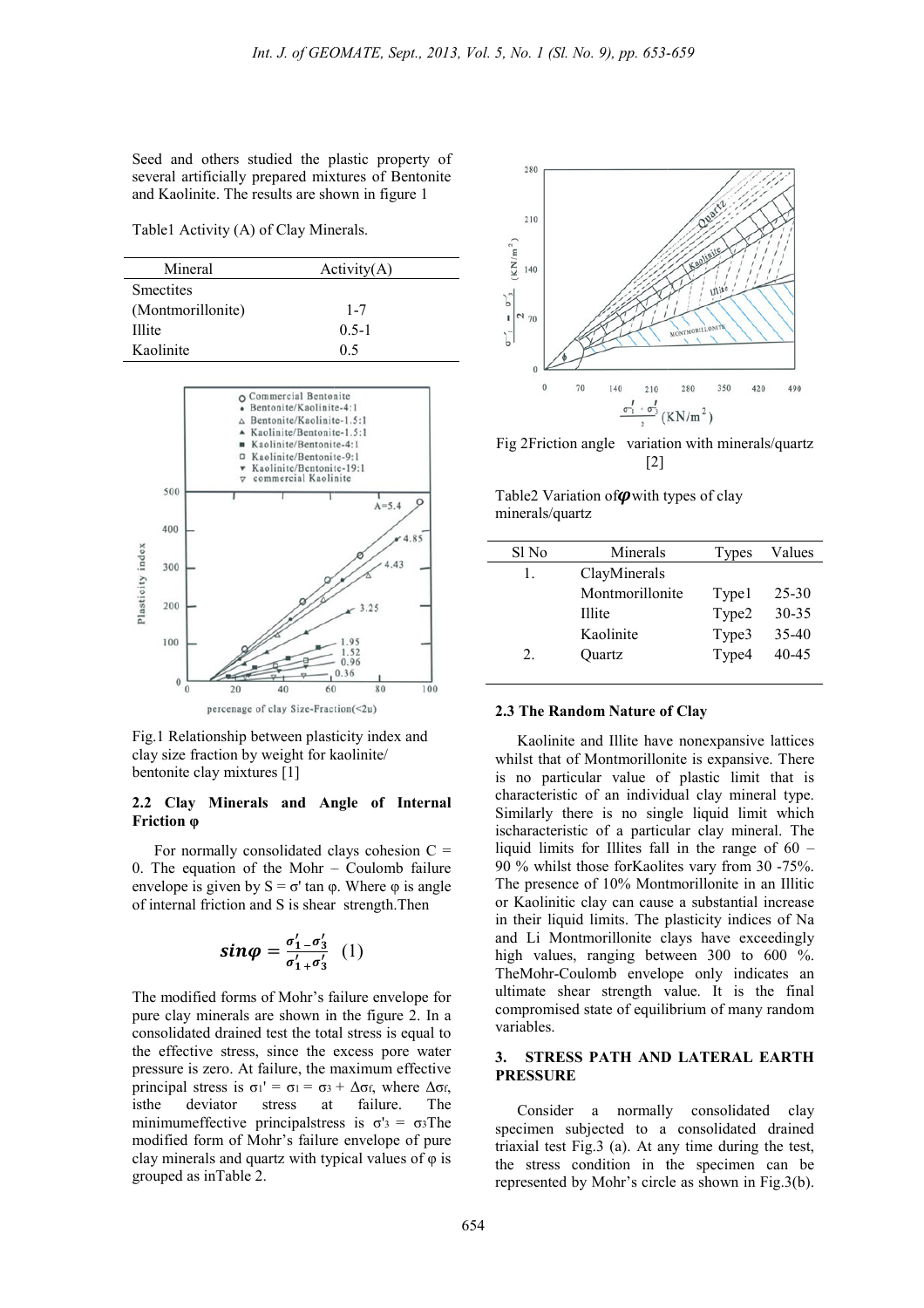In a drained test, total stress is equal to effective stress so  $\sigma_3 = \sigma'$  (minor principle stress).  $σ<sub>1</sub> = σ<sub>3</sub> + Δσ = σ<sub>1</sub>' (major principal stress).$ At failure, Mohr's circle will touch a line (Mohr (Mohr-Coulomb failure envelope). This makes an angle φ with the normal stress axis.



Fig.3Definition of stresspath [3]

Now considering the effective normal and shear stresses on a plane making an angle of 45° with the major principal plane:

Effective normal stress,

Shear stress**,** 

$$
p' = \frac{\sigma'_{1+} \sigma'_{3}}{2} \quad (2)
$$

$$
q' = \frac{\sigma'_{1-} \sigma'_{3}}{2} \quad (3)
$$

The points on Mohr's circle having coordinates *p'*  and  $q'$  are shown in Fig.3b. If the points with  $p'$ *and q'* coordinates of all the Mohr's circles are joined, will result in the line AB. The line is called a stress path. The straight line joining the origin and point B is defined here as the K <sup>f</sup>line. The Kfline makes

an angle  $\propto$  with the normal stress axis. Now

$$
\tan \alpha = \frac{BC}{0C} = \frac{(\sigma'_{1(f)} - \sigma'_{3(f)})/2}{(\sigma'_{1(f)} + \sigma'_{3(f)})/2} \tag{4}
$$

Where  $\sigma'$ <sup>1(f)</sup> and  $\sigma'$ <sup>3(f)</sup> are the effective major and minor principal stresses at failure. Similarly**,** 

$$
\sin \varphi = \frac{bc}{oc} = \frac{(\sigma'_{1(f)} - \sigma'_{3(f)})/2}{(\sigma'_{1(f)} + \sigma'_{3(f)})/2} \quad (5)
$$

From equations (4) and (5),  $\tan \alpha = \sin \varphi$  (6)

#### **4. SETTLEMENT CALCULATION USING STRESS PATH**

From Lambe's stress path the followingconclusions are made

1. The stress paths for a given normally consolidated clay are geometrically similar, and 2*.* When the points representing equal axial strain say  $(\epsilon_1)$  are joined, will be approximate straight lines passing through the origin. Now considering a soil specimen subjected to one dimensional consolidation type of loading we can write

σ'3 = *K*0 σ1' (7)

This equation (7) is very important because it gives a relationship between  $\sigma'$ <sup>1</sup>,  $\sigma'$ <sup>3</sup> and the coefficient of earth pressure at rest ( *K*0). According to Jaky,  $K_0 = 1$ - sin  $φ$ . This equation connects various types of clay and their respectiveangle of internal friction  $\varphi$ . From the following, Fig. 4 in the Mohr's circle the coordinates of point  $E$  is given by

$$
q' = \frac{\sigma'_1 - \sigma'_3}{2} = \frac{\sigma'_1 (1 - K_0)}{2} \quad (8)
$$

$$
p' = \frac{\sigma'_1 + \sigma'_3}{2} = \frac{\sigma'_1 (1 + K_0)}{2} \quad (9)
$$



Fig. 4 Formation of the slope of  $k_0$  line [3]

From the plot of p' versus q' with k o and **kf**lines as shown in Fig. 5. The angle**,** 

$$
\beta = \tan^{-1}\left(\frac{q'}{p'}\right) = \tan^{-1}\left(\frac{1-k_0}{1+k_0}\right) (10)
$$

Where  $\beta$  is the angle that the line OE (K<sub>o</sub> line) makes with the normal stress axis.

# **5. KANDLA PORT ENVIRONMENT**

 The Kandla Port is surrounded on all sides by water. There are two creeks viz Nakti creek and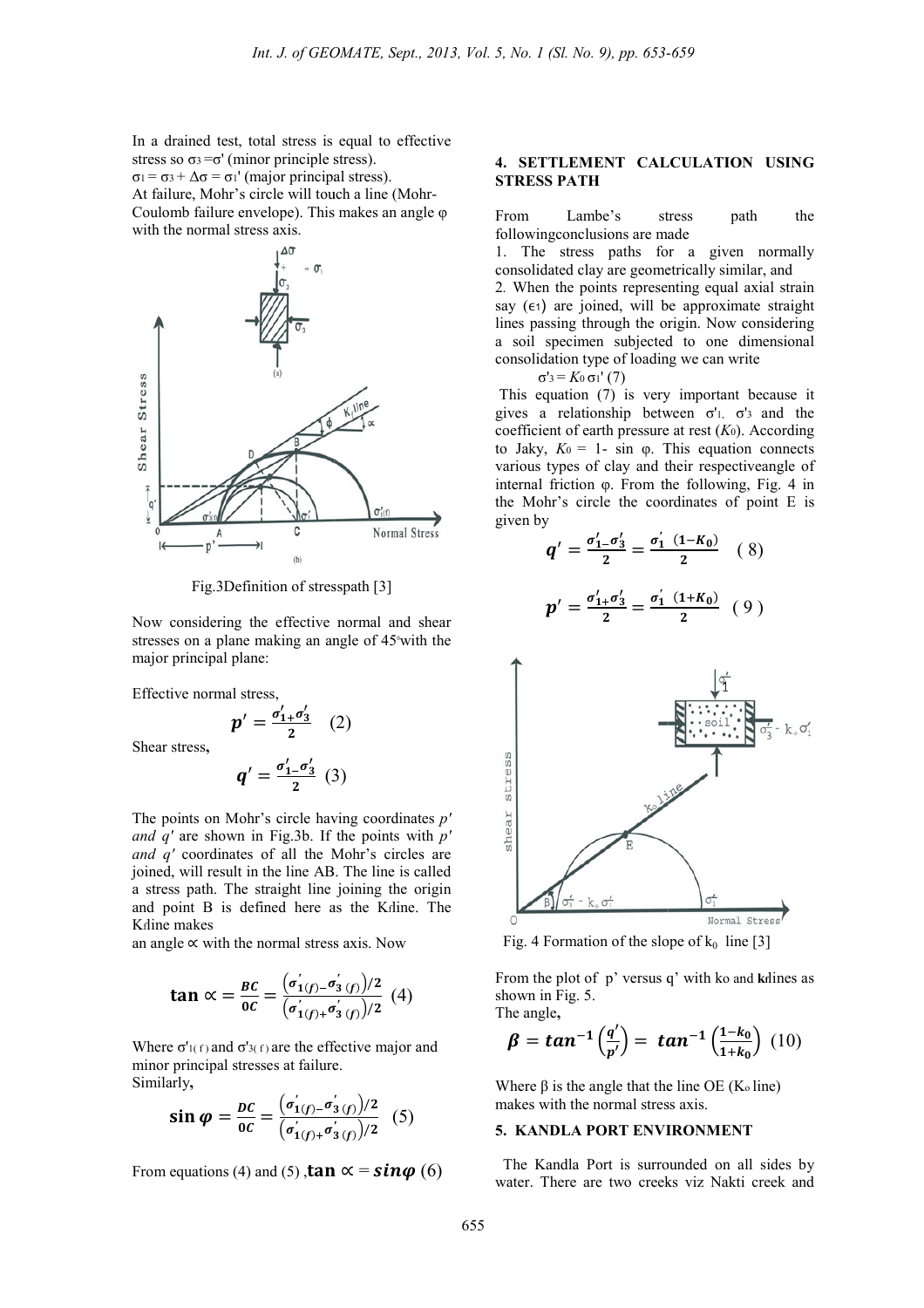the Kandla creek surround the port and there is water on about 340 degrees. At the Kandla end of the bridge, the two creeks almost meet one another.



Fig. 5 Plot of p' versus q' with  $k_0$  and  $k_f$  line.

The above-mentioned route is the only connecting link between Kandla and Gandhidham**.** 



Fig.6 Kandla port environment[4]

Arun Bapat suggested for a construction of vertical evacuation facility (VEF). Instead of dumping into the deep sea the dredged material could be used to build a vertical evacuation facility. A vacant and large area of about 100 sq.km is available at Kandla. This land is in S.W. direction and south of Khari creek. This is very near the port. This land can be used for VEF. The facility will be a construction of small hill like structure with a shape of tapering conical or a flat top cone with one or two tops. For this purpose, retaining wall

along the periphery of VEF will be required. A hillock of about 15 to 20 m high with a base of about 200 to 250 m diameter could accommodate about fifteen to twenty thousand people or more. The dredged material consists of fine sandy clay or clayey sand. This could be suitably compacted so that the structure will be in maximum stability conditions. It could have a wide ramp with gentle slope for rapid movement of large population. This ramp would be winding the small hillocks in serpentine way. Suitable shady trees could be planted at various terraces of the VEF so that it becomes stable. Construction of such VEF would help in saving several thousand lives in the case of tsunami attack at Kandla.



Fig.7 Sketch of VEF at Kandla<sup>[4]</sup>

According to the view of Arun Bapat the sketch of the VEF will appear as shown in the Fig.7

#### **6. THE ENVIRONMENTAL GEOTECHNICAL PROBLEMS**

The environmental Geotechnical problems are highly complex. These problems are associated with seismosediments, dredged materials, clay minerals. Basically the dredged soils will show different soil characteristics than the natural soils with natural compaction. Therefore a detailed micro-studies related to soil mechanics alone will yield good solutions. The settlement calculation will clearly indicate the complex nature of the problems.

## **6. 1 Settlement Calculation**

An illustrative example is shown in Fig.8. Itrepresents the stress – strain contours for a given normally consolidated clay specimen obtained from an average depth of a clay layer. Taking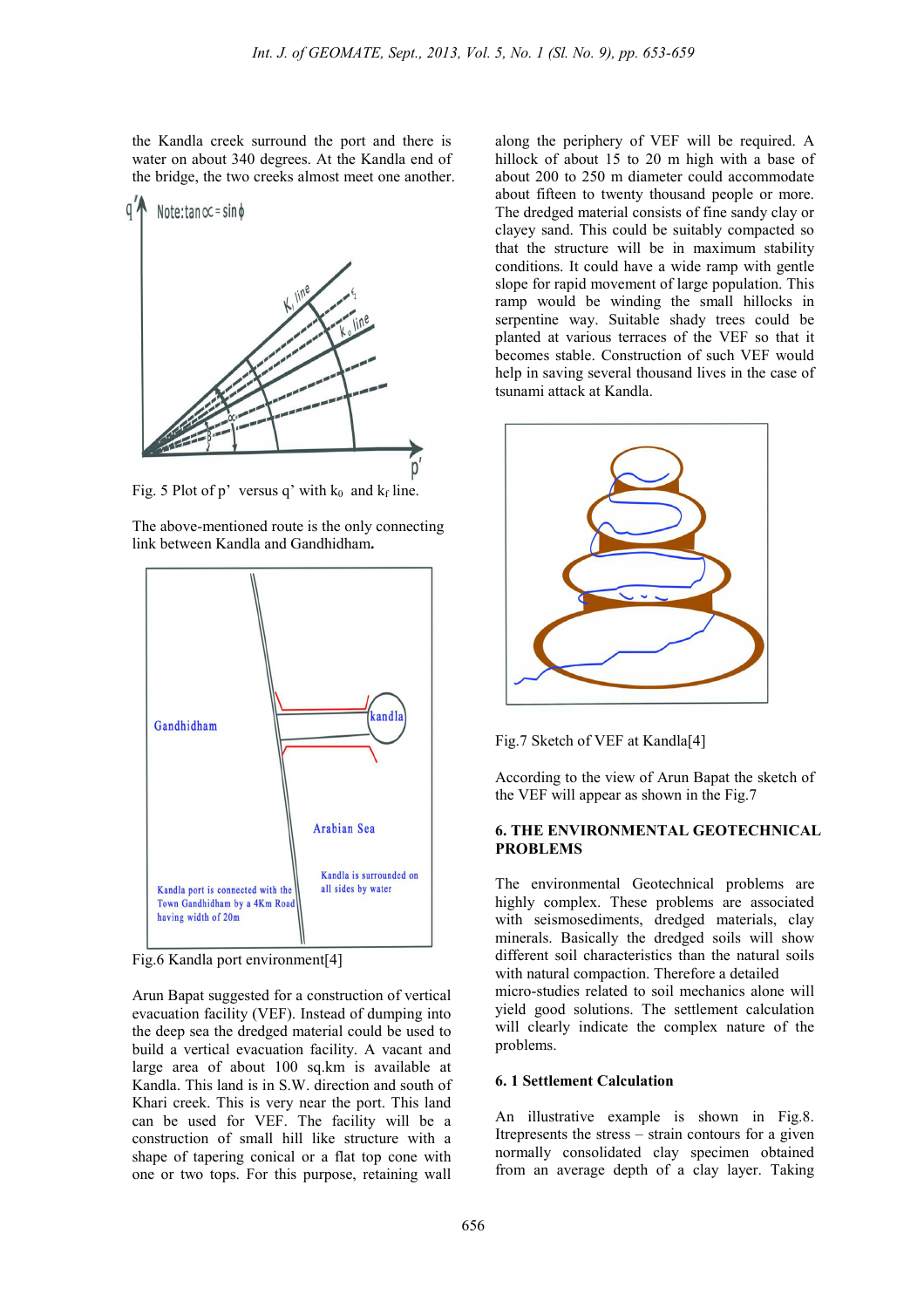compression index  $C_c = 0.25$  and void ratio  $e_0 =$ o.9and the drained friction angle  $φ$  as 30<sup>0</sup> and from equation (10),

$$
\beta = \tan^{-1} \left( \frac{q'}{p'} \right) = \tan^{-1} \left( \frac{1 - k_0}{1 + k_0} \right)
$$
  
\nAnd k<sub>0</sub> = 1 - sin = 1 - sin 30<sup>0</sup> = 0.5  
\n
$$
\beta = \tan^{-1} \left( \frac{1 - 0.5}{1 + 0.5} \right) = 18.43^0
$$
  
\n<sup>130</sup>  
\n
$$
\frac{\ln \text{ situ stress before load}}{\ln \left( \frac{\int_{0}^{\sigma_1^2 - 75kN/m^2}}{\sigma_2^2 + k_0 \right)^2}}
$$



Fig.8 Use of stress path to calculate settlement [5]

Knowing the value of  $\beta$  the ko line is formed as shown in fig. 8.

Since tan∝ =sin $\varphi$ , angle  $\varphi$  =30<sup>o</sup>

tan∝ = 0.5. So  $\alpha$  = 26.57<sup>0</sup>

The settlement is calculated for the clay layer from the following conditions :

1. Insitu average effective over burden pressure σ' 1  $= 75kN/m<sub>2</sub>$ 

2. Total thickness of clay layer  $= H_t = 3m$ 

Owing to the construction of a structure, the increase of the total major and minor principal stresses at an average depth are,

$$
\Delta \sigma_1 = 40 \, \text{kN/m2}
$$

 $Δσ<sub>3</sub> = 25kN/m<sub>2</sub>$ 

Assuming that the load is applied instantaneously. Insitu minor principal stress at rest pressure is  $\sigma_3 =$  $\sigma$ '<sub>3</sub> = k<sub>0</sub> $\sigma$ '<sub>1</sub> = 0.5(75) = 37.5kN/m<sub>2</sub>.

So before loading.

$$
p' = \frac{\sigma'_1 + \sigma'_2}{2} = \frac{75 + 37.5}{2}
$$
  
= 6.25 *kN*/m<sup>2</sup>

$$
q' = \frac{\sigma'_1 - \sigma'_2}{2} = \frac{75 - 37.5}{2}
$$
  
= 18.75 kN/m<sup>2</sup>

The stress conditions before loading can now be plotted in Fig.8 from the above values of  $p'$  *and q'*. This point is A. Since loading is instantaneous $(i.e.,$ undrained), the stress conditions in clay represented by the *p' versus q'*  plot immediately after loading, will fall on the stress path BCA. Immediately after loading,

 $\sigma_1$  = 75+40 = 115kN/m<sub>2</sub> and  $\sigma_3$  = 37.5+25 = 62.5kN/m2. So

$$
q' = \frac{\sigma_1' + \sigma_3'}{2} = \frac{\sigma_1 - \sigma_3}{2} = \frac{115 - 62.5}{2}
$$
  
= 26.25 *kN/m*<sup>2</sup>

With this value of *q'*, we can locate point D. At the end of consolidation,  $\sigma' = \sigma = 115 \text{kN/m}$  $\sigma' = \sigma =$ 62.5kN/m2, So

$$
p' = \frac{\sigma_1' + \sigma_2'}{2} = \frac{115 + 62.5}{2} = 88.75 \, kN/m^2
$$
  
And q' = 26.25 kN/m<sup>2</sup>

The preceding values of  $p'$  *and*  $q'$  are plotted as point E. FEG is a geometrically similar stress path drawn through E. ADE is the effective stress path that a soil element, at average depth of the clay<br>layer, will follow. AD represents the represents the elasticsettlement, and DE represents the consolidation settlement. For elastic settlement (stress path A to D):

$$
S_{\varepsilon=}[(\varepsilon_1 \ \text{at} \ D) - (\varepsilon_1 \ \text{at} \ A)]H_t
$$
  
= (0.004 - 0.001)3  
= 0.09m

For consolidation settlement (stress path D to E), For consolidation settlement (stress path D to E), based on previous valid assumption the volume metric strain between D and E is the same as the volumetric strain between A and H. Note that H is for point H,  $\sigma' = 118kN/m$ . So the volumetric strain, ev

$$
\varepsilon_{v} = \frac{\Delta_e}{1 + e_0} = \frac{c_{c \log(118/75)}}{1 + 0.9} = \frac{0.25\log(118/75)}{1.9} = 0.026
$$

The axial strain  $\epsilon$  1 along a horizontal stress path is about one-third the volumetric strain along the ko line, or

$$
\epsilon_1 = \frac{1}{3} \epsilon_v = \frac{1}{3} (0.026) = 0.0087
$$

So, the consolidation settlement is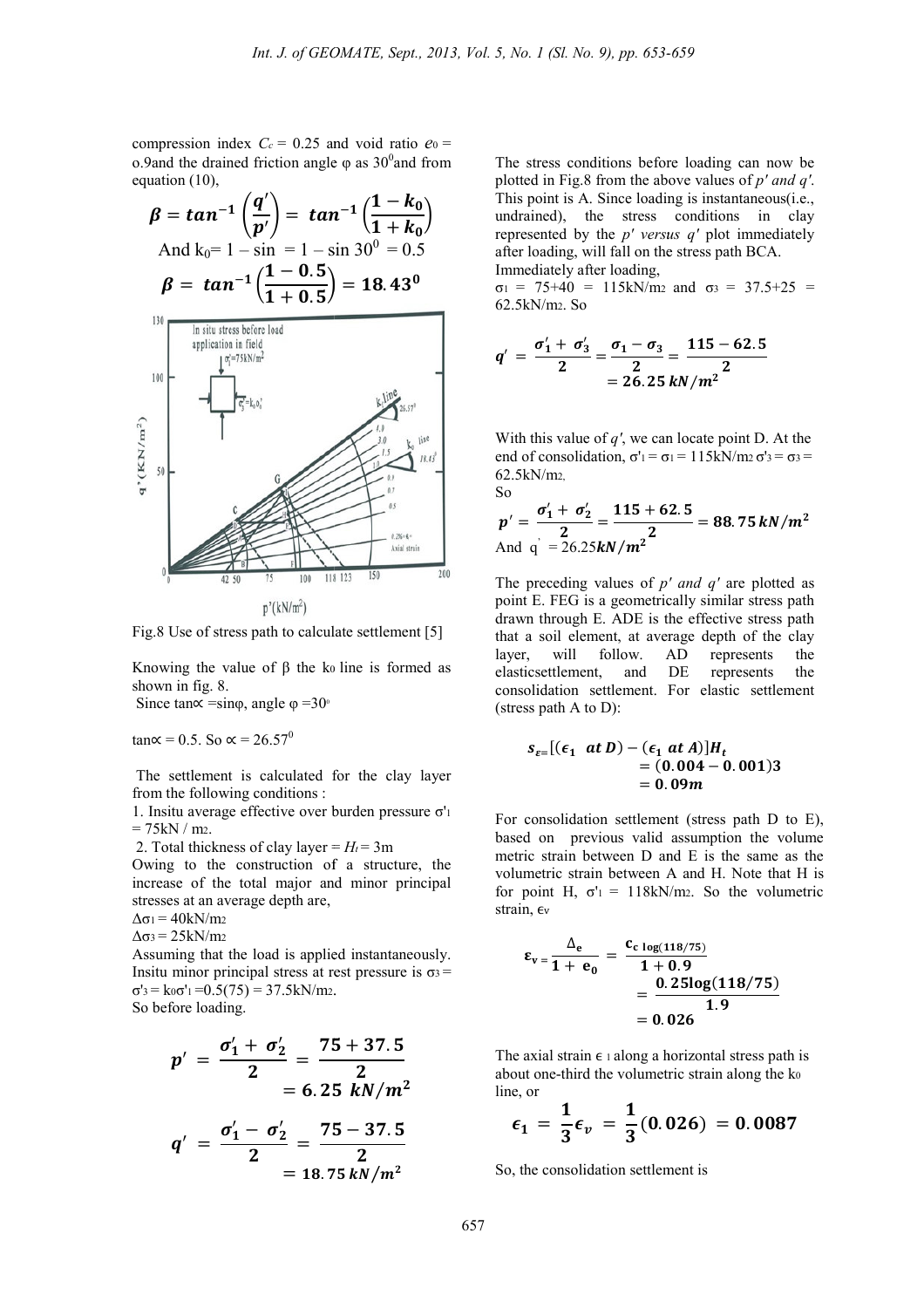$S_c = 0.0087$  H<sub>t</sub> = 0.0087(3) = 0.0261m and hence the total settlement is

 $S_e + S_c = 0.09 + 0.0261 = 0.116$ m.

#### **7. CLAY AND LATERAL PRESSURE**

In the following Table 3 the variation of  $k_0$ , the lateral pressure and clay types is shown.

Table 3 Variation of  $k_0$  with clay types

| Sl No    | $\varphi^0$ Sin $\varphi$ |      |      | $k_0$ =1-Sin $\boldsymbol{\varphi}$ Clay Type |
|----------|---------------------------|------|------|-----------------------------------------------|
| 1.       | 25                        | 0.42 | 0.58 | Montmorillonite                               |
| $2_{-}$  | 30                        | 0.50 | 0.50 | Montmorillonite<br><b>Illite</b>              |
| 3.35     |                           | 0.57 | 0.53 | <b>Illite</b><br>Kaolinite                    |
| 4.       | 40                        | 0.64 | 0.36 | Kaolinite                                     |
| 45<br>5. |                           | 0.70 | 0.30 | Ouartz                                        |

K0 values are different and therefore the settlement and differential settlement will be also different. The activity of each type of clay (Table 1) will further complicate the problem in the presence of flood water. The clay Montmorillonite and its swelling potential will be a major problem.

### **8. IMPORTANCE OF CLAY IN APPLIED ENVIRONMENTAL GEOTECHNOLOGY**

Interparticlc friction is the principal property which permits soils and granular materials to resist load without deformation. Dry soils of virtually all types are highly stable. The suitability of soils for engineering purposes depends largely upon theirability to remain in place and support whatever loads may be placed upon them, either by a permanent engineering structure or by

transient vehicle loads. A study of the properties which distinguish the more satisfactory from the less satisfactory soils indicates that in the majority of cases clays are detrimental to stability. It is apparent that wet clay has the effect of a lubricant in diminishing the natural resistance due to friction that would otherwise exist. It is necessary that the civil engineer responsible for construction of any form of earth work should be informed not only concerning the quantity of clay minerals that are present but also about the nature and their potential influence on the engineering properties of the soil.

As the ability of soils to resist deformation depends very largely on the internal friction, wet clay has the effect of reducing or canceling out the frictional resistance. It may also be pointed out that the so-called cohesive resistance is induced almost entirely by the clay fractions, and therefore that clean sands are non-cohesive. Again we must

note the important part played by water, as finely ground dry clay particles exhibit no cohesive properties. If water is added to a dry soil, the cohesive resistance will normally increase with the addition of moisture and in most cases the frictional resistance will not be greatly impaired until a certain amount of moisture is added.

Beyond this point, the friction will diminish but the cohesive resistance may continue to increase up to some point of higher moisture content, after

which both values will diminish as the soil approaches a completely fluid state.

 Metals are typical substances having little or no internal friction; in them, resistance values are almost entirely a result of the cohesive or tensile strength.

Fig. 9(a) shows wheel load and sub-grade in road construction in lowland coastal area. Fig.9(b) is a chart showing characteristic curves illustrating loss in stability or internal resistance of a crushed sandy gravel due to the addition of increments of plastic clay.The combined figures 9(a) and 9(b) clearly indicates the instability created by Montmorillonite ( Bentonite), Illite (local clay), and Kaolinite in the presence of water.Bentonite fails first followed by



Fig.9 Relationship among sub grade, stability and percent of clay andStability variation with different clay types [6]